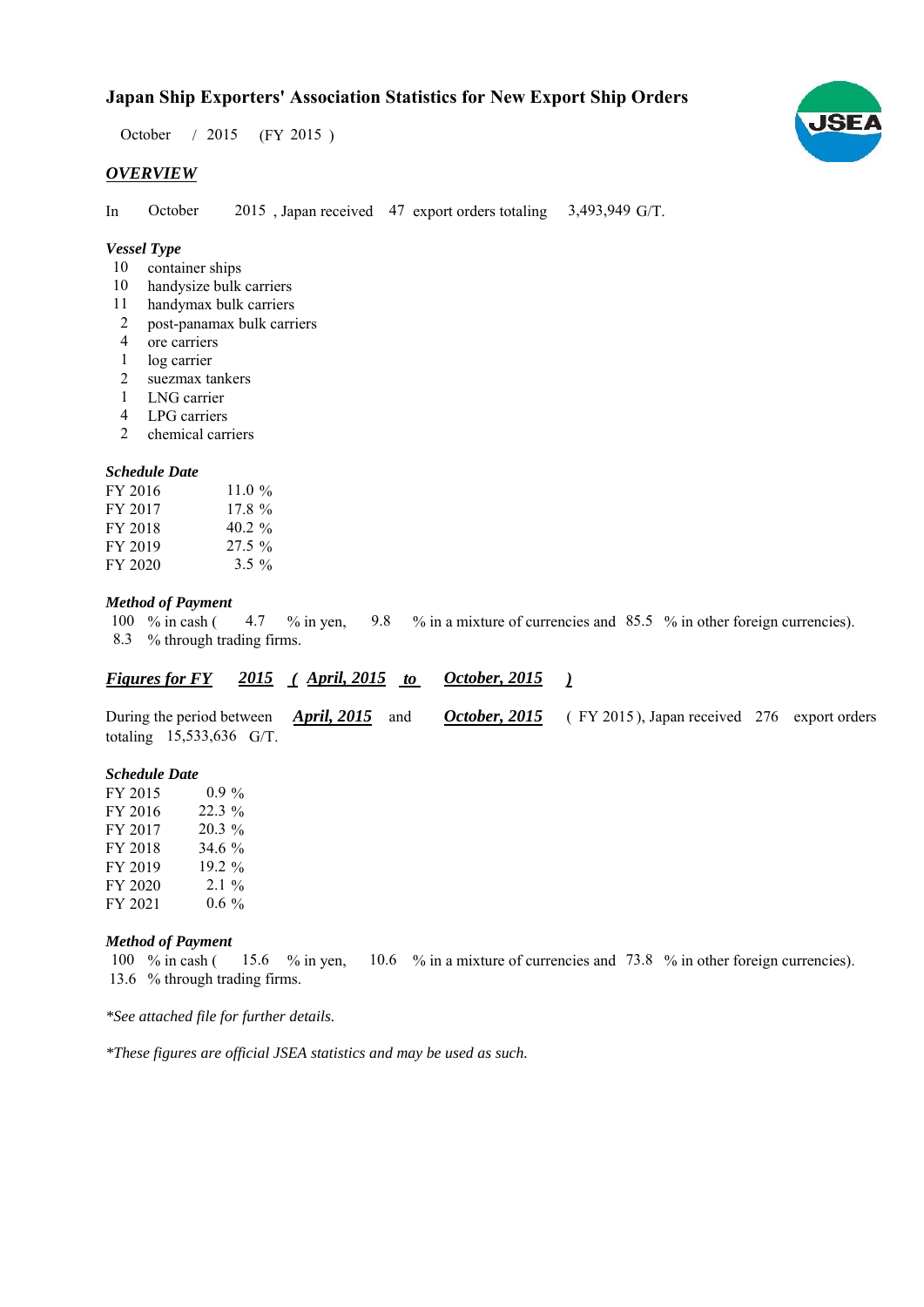### New Export Orders Placed in October 2015 (FY 2015) Based on Fiscal Year

JSEA (November 2015)<br>Apr 15 to Oct 15 Jan 15 to Oct 15 No. G/T No. G/T No. G/T No. G/T No. G/T No. G/T No. G/T No. G/T General Cargos ( 20 1,759,860 13 1,277,388 7 736,000 2 140,000 15 364,550 10 1,764,799 47 4,282,737 49 4,570,737 Bulk Carriers 208 8,162,290 79 3,500,850 15 404,000 18 1,087,800 19 600,500 28 1,251,050 159 6,844,200 198 8,341,140 Tankers | 44| 2,959,400|| 45| 2,732,000| 3| 305,999| 7| 330,100| 6| 560,500| 9| 478,100| 70| 4,406,699|| 85| 5,951,099 Combined Carriers 0 0 0 0 0 0 0 0 0 0 0 0 0 0 0 0 Others | 0 | 0 || 0 || 0 || 0 || 0 || 0 || 0 || 0 || 0 || 0 | Total 272 12,881,550 137 7,510,238 25 1,445,999 27 1,557,900 40 1,525,550 47 3,493,949 276 15,533,636 332 18,862,976 FY 2015 / FY2014 (%)  $* 78.1$   $141.1$   $258.4$   $352.3$   $336.0$   $286.4$   $194.2$   $* 141.9$ In CGT | | 6,285,421|| | 3,384,545| | 756,166| | 760,044| | 878,364| | 1,501,532| | 7,280,651| | 8,854,193 Description Apr 14 to Mar 15 Apr 15 to June 15 July 2015 August 2015<br>No. 6/T No. 6/T No. 6/T No. 6/T No. 6/T Apr 15 to June 15 July 2015 August 2015 September 2015 October 2015 Apr 15 to Oct 15 Jan 15 to Oct 15

*Figures for shipbuilding orders of 500 G/T and over for export as steel vessels placed with JSEA members are covered.*

\*FY 2014/FY2013

\*\*Calendar Year 2015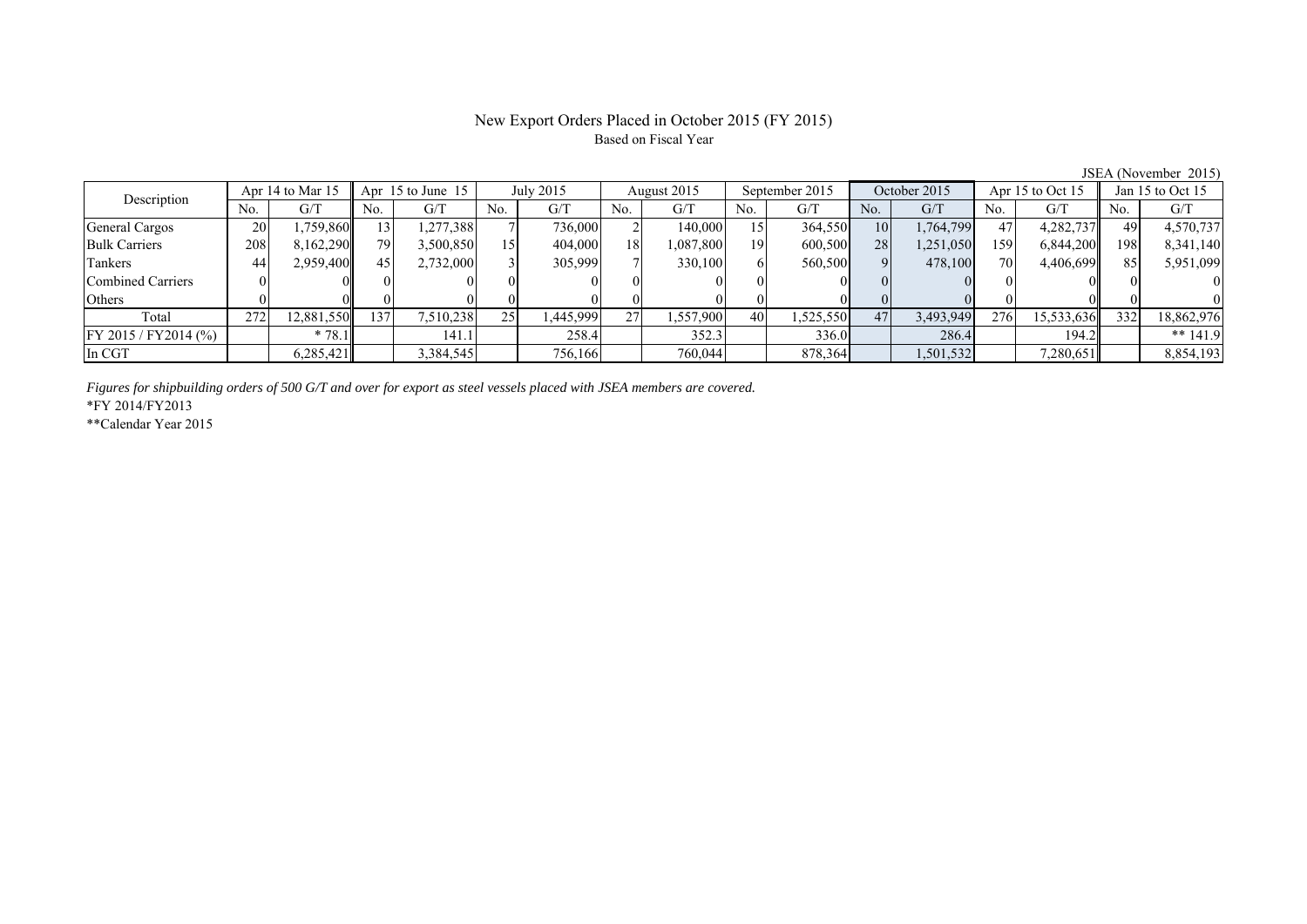# Export Ships Delivered in October 2015 (FY 2015) Based on Fiscal Year

| Jan 15 to Oct 15<br>G/T<br>No.                                             |
|----------------------------------------------------------------------------|
|                                                                            |
|                                                                            |
| 836,818                                                                    |
| 9,038,700<br>234                                                           |
| 206,152                                                                    |
|                                                                            |
| 9,269                                                                      |
| 10,090,939<br>261                                                          |
| ** 95.1                                                                    |
| 4,742,745                                                                  |
| 556,231<br>5,471,492<br>127.718<br>9.269<br>6,164,710<br>89.5<br>2,944,235 |

*Deliveries of new shipbuilding orders of 500 G/T and over for export as steel vessels placed with JSEA members are covered.*

\*FY 2014/FY2013

\*\*Calendar Year 2015

JSEA (November 2015)